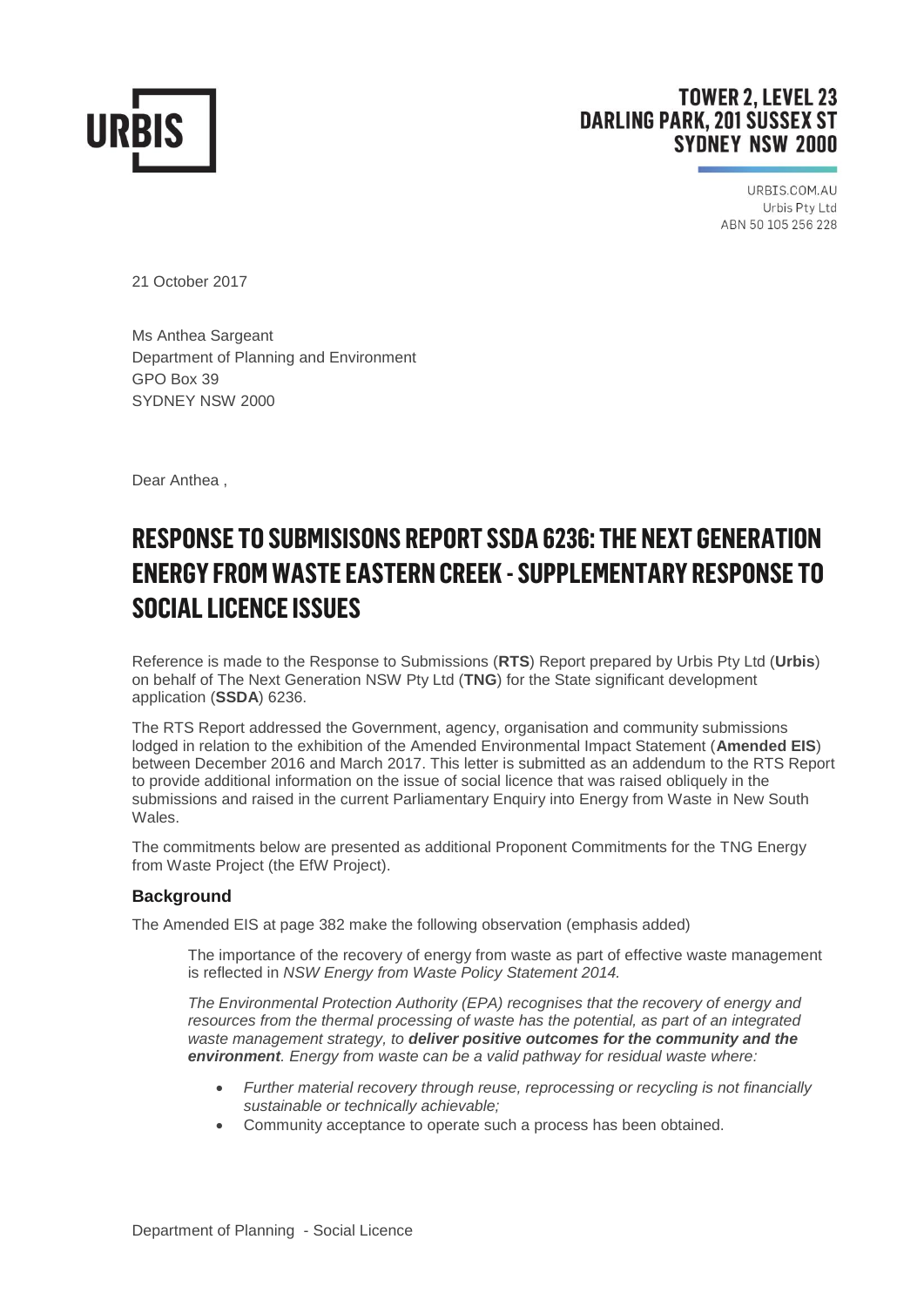

The diversion of waste from landfill, reducing the potential for methane emissions, while also providing a form of low carbon, renewable energy, is recognised by the NSW Government and relevant technical agencies as making an important positive contribution to the targets for dealing with waste.

### **Delivery of a reliable alternate source of electricity**

The EfW Project as detailed in the RTS Report and Project Definition Brief dated 19 September 2017 involves the construction and operation of an Electricity Generation Plant that will generate electrical power from unsalvageable and uneconomic residue waste which would otherwise be land filled. The Electricity Generation Plant has been designed with an optimum expect throughput of 552,500 tpa when the fuel waste on an annualised basis has a Net Calorific Value (NCV) of 12.3 MJ/kg. The proposed EfW Facility has a capacity to generate net 68.65 Mega Watts of electrical energy (MWe).

Electricity not required for operational functions on site will be exported to the grid. The Proponent explored the opportunity to deliver this power directly to households in the local area and so provide low cost electricity directly to local households. This was unfortunately not feasible for regulatory reasons and will instead be directed to the power grid.

Australia is experiencing a power infrastructure crisis as Governments try to balance the reliability of traditional coal fired power stations with the sometimes intermittent "renewable" methods of wind and solar. The EfW Project is a genuine baseload power generation system which would add to the grid's capacity at no cost to government or to the community.

Delivery of a reliable alternate source of "renewable" energy at this time represents a significant community benefit.

A National Energy Guarantee Policy has just been announced under which, the Proponent understands, energy generators will be required to provide power by a range of methods.

### **Delivery of Community Benefit**

In formulating the EfW Project the Proponent considered a range of alternative ways in which the project could deliver a community benefit, when it was realised that it was not able to provide low cost electricity directly to local households.

Some of the options explored included:

- the construction or establishment of local amenities such as sporting resources, swimming pools or health centres; and
- the establishment of charitable trusts to make grants or establish bursaries or scholarships;

The assessments found that that these options involved the establishment of management structures that would not be accessible to or suitable for everyone and could result in inequity.

The Proponent, in response to the National Energy Guarantee Policy, is now making the following addition to the submitted Statement of Commitments that:

*Upon the commencement of construction of the EfW Project the Proponent will progressively provide free of charge to homeowners of up to 1,000 dwellings in the immediate area, fully installed, 3kwh roof top solar installations.*

A circular zone of eligibility would be established, centred upon the TNG Facility and the circumference of which would be established at the first residential dwelling in Erskine Park or Minchinbury.